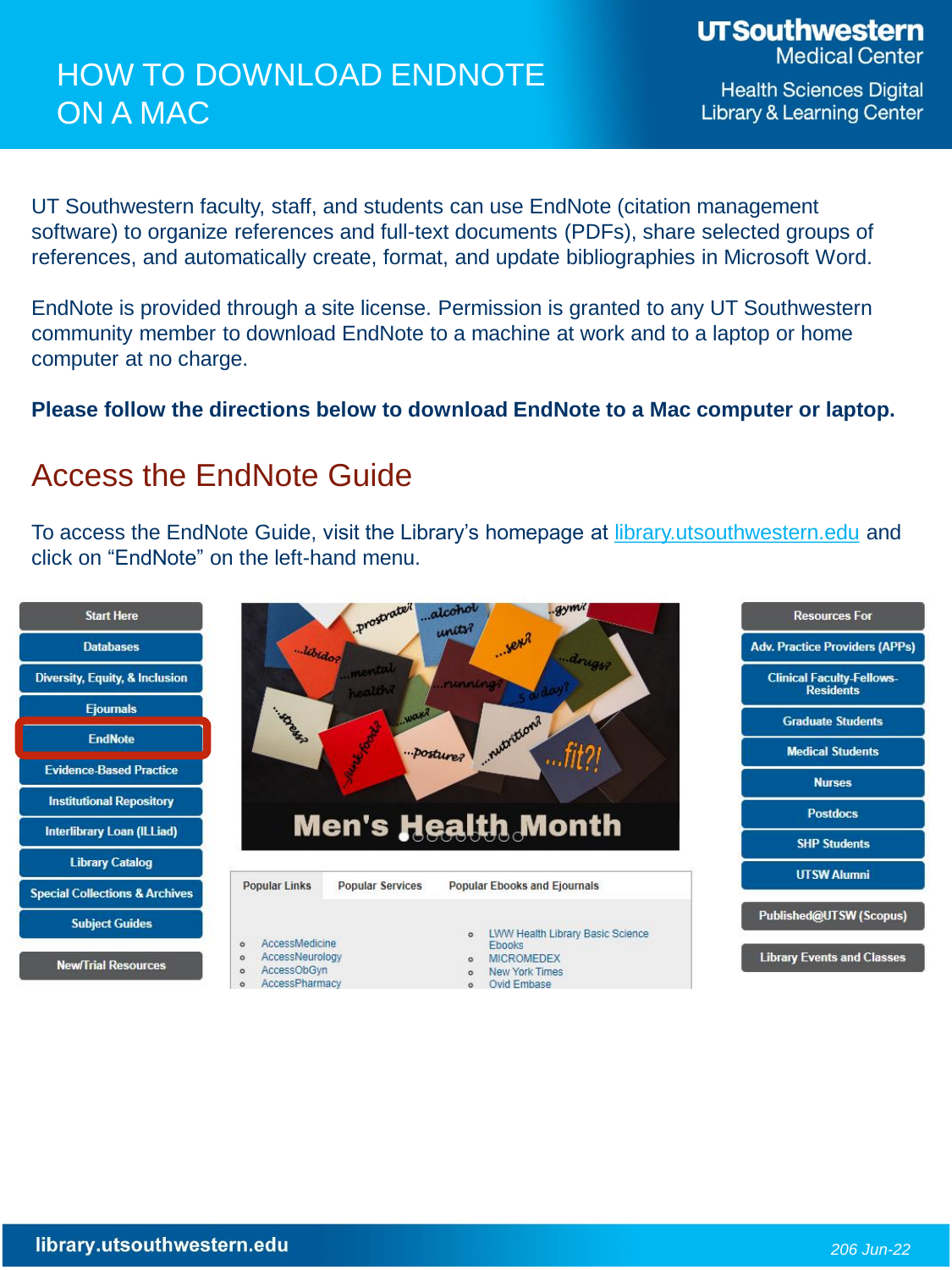**Health Sciences Digital Library & Learning Center** 

## **Download EndNote**

Click on the hyperlinked "Download" in Step 2.

Get started quickly with EndNote in 4 easy steps (please read through the 4 steps and notes carefully - that will save you time):

Understand what EndNote can do for you. UT Southwestern faculty, staff, and students can use EndNote citation management software to organize their references and PDFs **Step** and to create and manage their bibliographies in MS Word.  $\blacktriangleleft$ **Step** 

Download EndNote 20 for ther Windows or Mac and then install it. If you are upgrading from an earlier version, consider syncing (if applicable) and creating a compressed to your upgrade

Note: The download link requires that you are either on campus or using VPN.

Help: Mac Installation Handout | Windows Installation Handout (For Windows, note the extraction step). You must extract the downloaded windows installer prior to running the install. These handouts will be updated to reflect EndNote 20.

### A new webpage will open. Select the file for Macintosh OS.

### Endnote

Jump to: Overview | Getting Started | Usage | Updates | Related

Overview

EndNote is a bibliography and research tool from Clarivate. It is used to automate processes that are used to draft a paper. It searches online bibliography databases, organizes research data, formats papers (using included templates) and assists in creating dynamic bibliographies.

EndNote is provided through a site license and is available at no charge. Permission is granted to any UT Southwestern community member to download to an on-campus machine and a laptop or home computer. The latest Endnote 20 has replaced Endnote X9

**Getting Started** 

#### Windows

Uninstall any previous version of EndNote before installing the new version.

You will need to extract all files in the zip file below to the same location in order to install EndNote X20 for Windows computers. If you do not extract the files after downloading, the license will not work. You must have admin rights. Download and then right-click and unzip the compressed files and run the EN20Inst from the fully extracted folder.

Application download: EndNote X20 Installer File and License File

The license key for the Windows installation is a separate file.

EndNote 20 Windows and Mac: Release Notes

**NOTE: You must close all** Microsoft Office programs (i.e. **Outlook, Word) to complete the** installation.

#### **Macintosh OS**

Uninstall any previous version of EndNote before installing the new version.

Application download: EndNote X20 Installer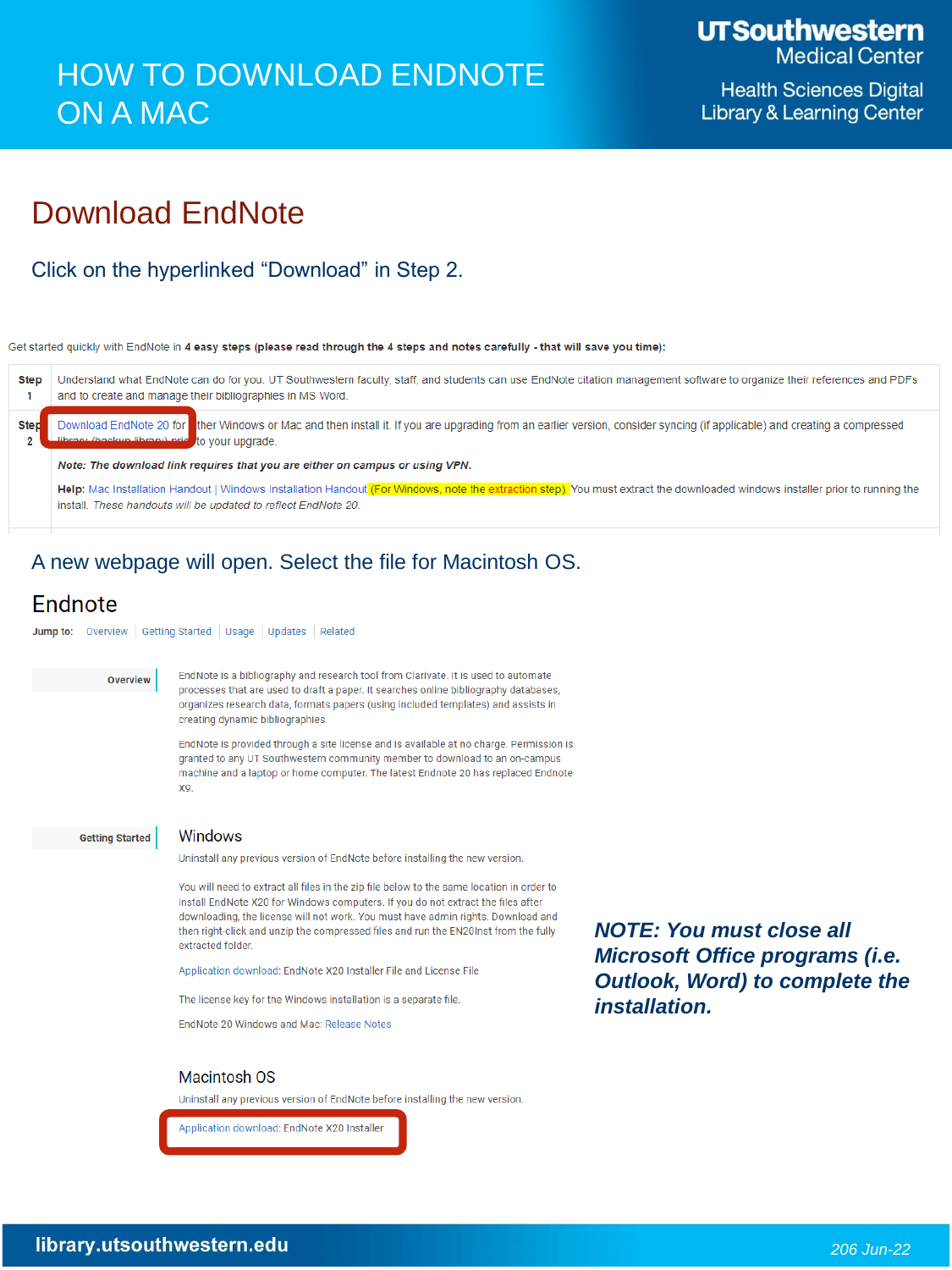**UTSouthwestern Medical Center** 

**Health Sciences Digital Library & Learning Center** 

Double click the installer file in your *Downloads* folder.

Double click the install icon to install EndNote.



## Create a New Library



Creating an EndNote library is similar to creating a file or document.

- 1. Choose "New" from the EndNote file menu.
- 2. Enter a name for your new library.
- 3. Save your library on your computer's hard drive, not network or cloud drives.

When you create an EndNote library, two files are created.

- The .enl is your EndNote Library.
- The .Data file stores your PDFs.

These two files must stay together.